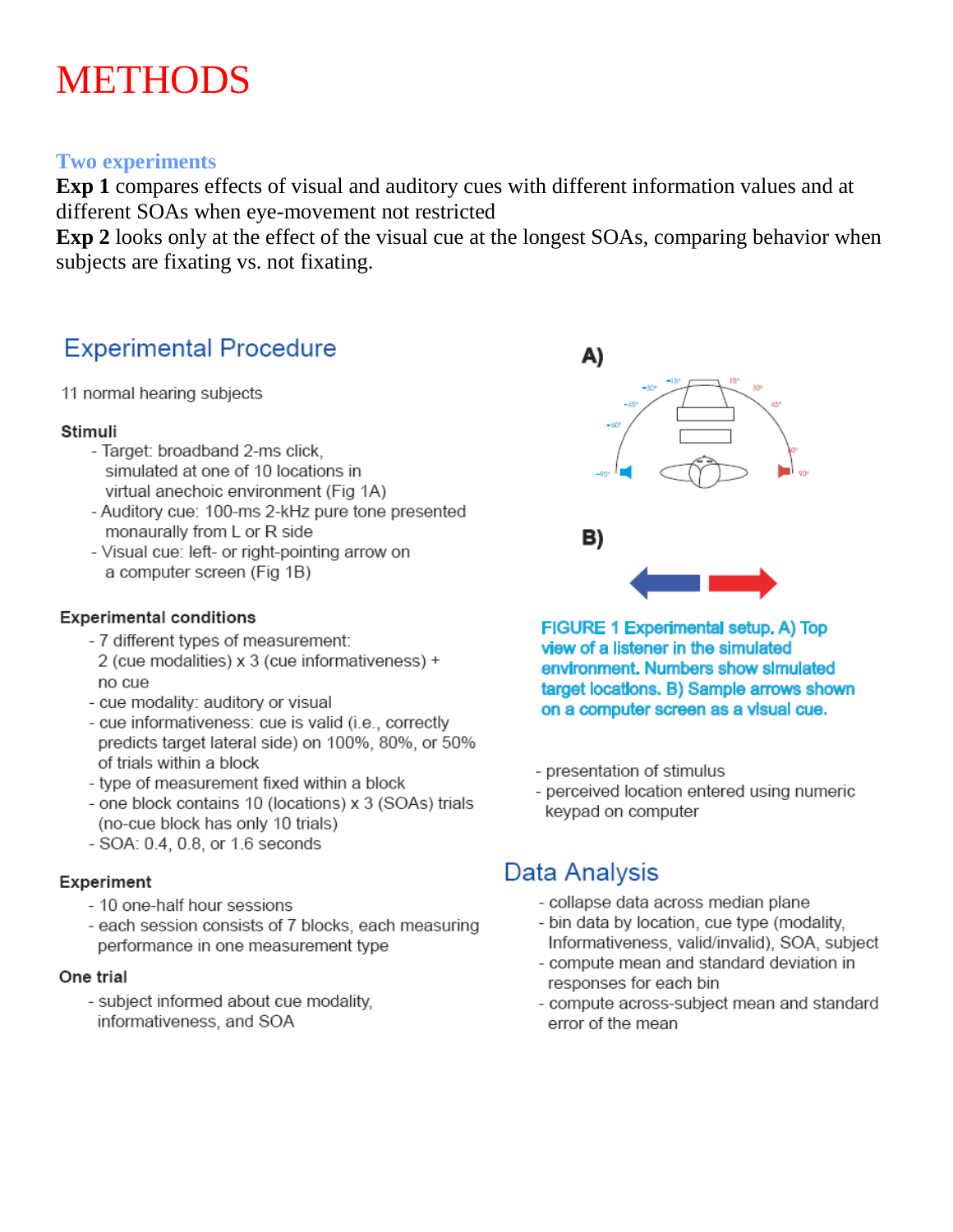## RESULTS: MEAN RESPONSES (EXP1)

FIGURE Bias in responses induced by the cue. Across-subject m+SE in the difference between responses with and without cue. Data collapsed so that cue is always on right.

## **AUDITORY CUE**

- causes a combination of:
	- a) medial bias
	- b) bias towards attended side (rightward shift)
- independent of SOA

## **VISUAL CUE**

- at short SOA medial bias similar to auditory cue
- at larger SOAs, bias always towards the cued side (right)

## **Summary**

Independent of cue modality or SOA, cue attracts targets presented from the unattended side.

Auditory cue repulses targets from attended side.

Effect of visual cue on ipsilateral targets reverses at larger SOA, possibly due to eye movements.

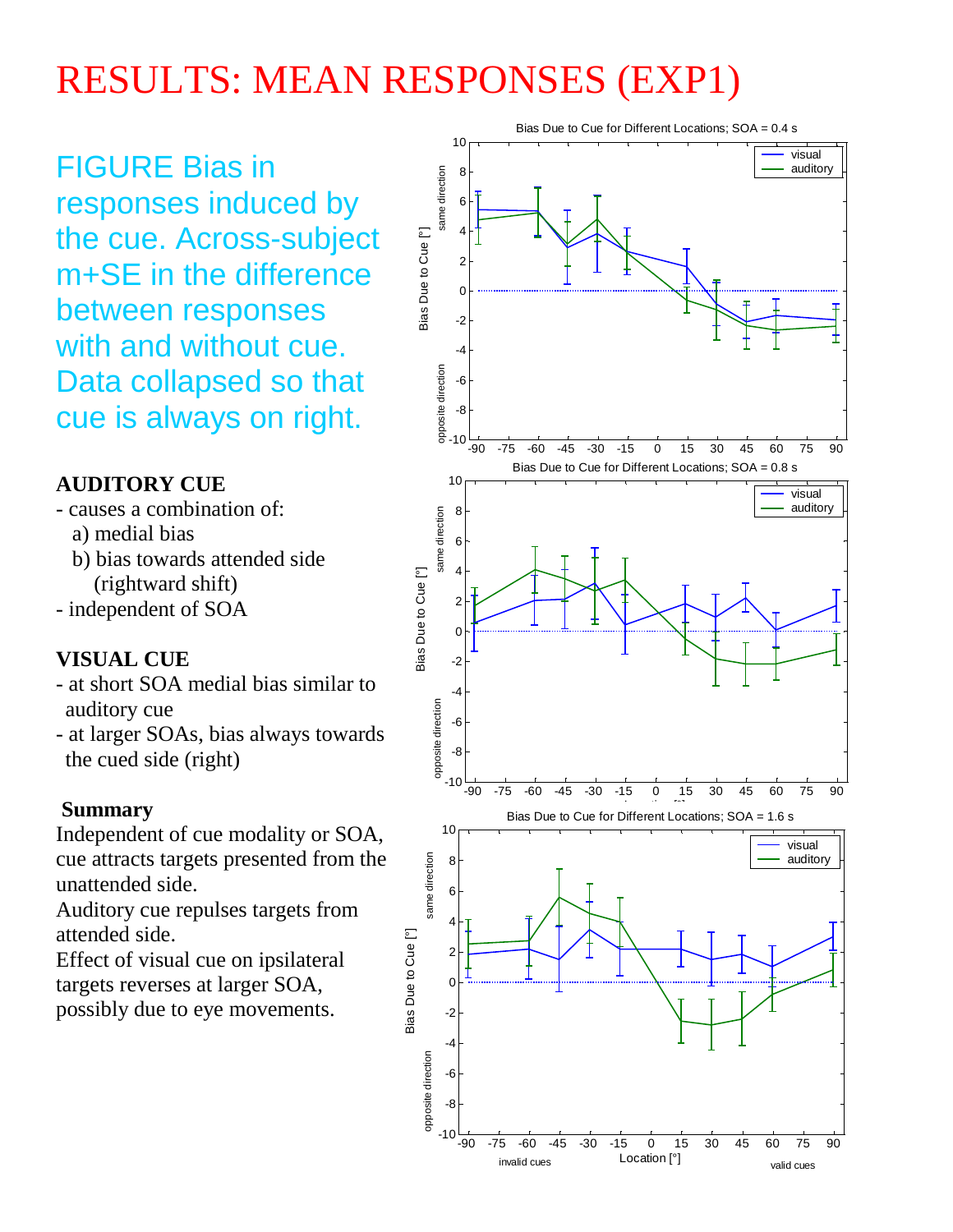## RESULTS: MEAN RESPONSES (EXP2)

FIGURE Effect of fixation on the bias in responses induced by a visual cue at SOA 1600ms.

#### **Without fixation:**

- bias towards cued side as in Exp 1

#### **With fixation:**

- bias on cued side reduced

#### **Summary**

Bias on unattended side independent of eye fixation.

Bias on attended side in Exp 1 was due to eye movement.

**But,** even with eyes fixating the (no) bias on attended side is different form auditory cue.

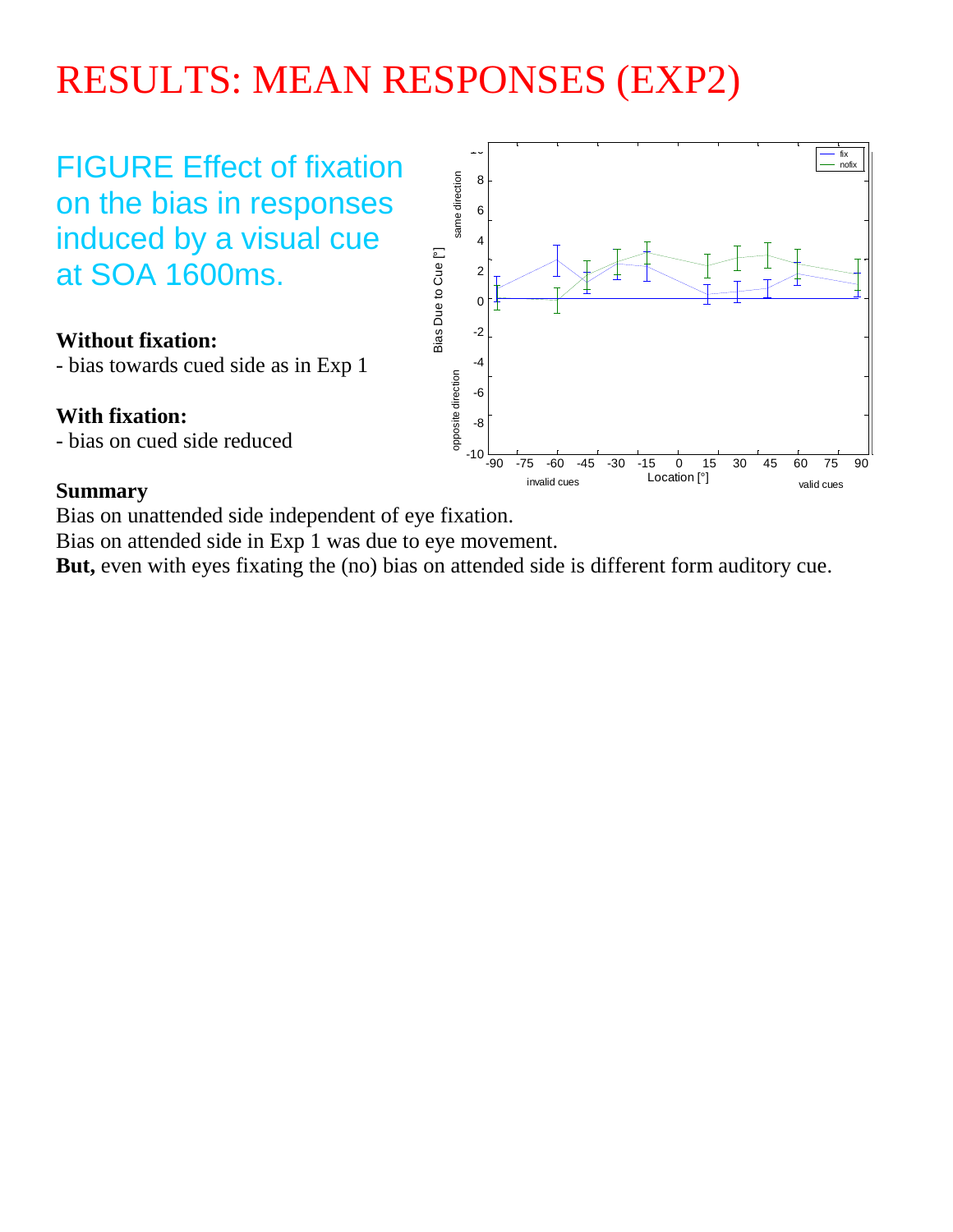# RESULTS: STD. DEVIATIONS

EXP 1 FIGURE Effect of fixation on the std.dev. in response induced by a visual and auditory cue at 1600 ms

**Very small effect of visual or auditory cue.**



## EXP 2 FIGURE Effect of fixation on the std.dev. in responses induced by a visual cue at SOA 1600ms.

### **Without fixation:**

- no consistent effect (or a weak increase on unattended side), similar to Exp 1

### **With fixation:**

- increase on the unattended side at -60° (one-way ANOVA,  $p < 0.05$ )



#### **Summary**

Spatial cuing never improves performance in terms of std.dev. Focusing attention increases variability in responses on unattended side.